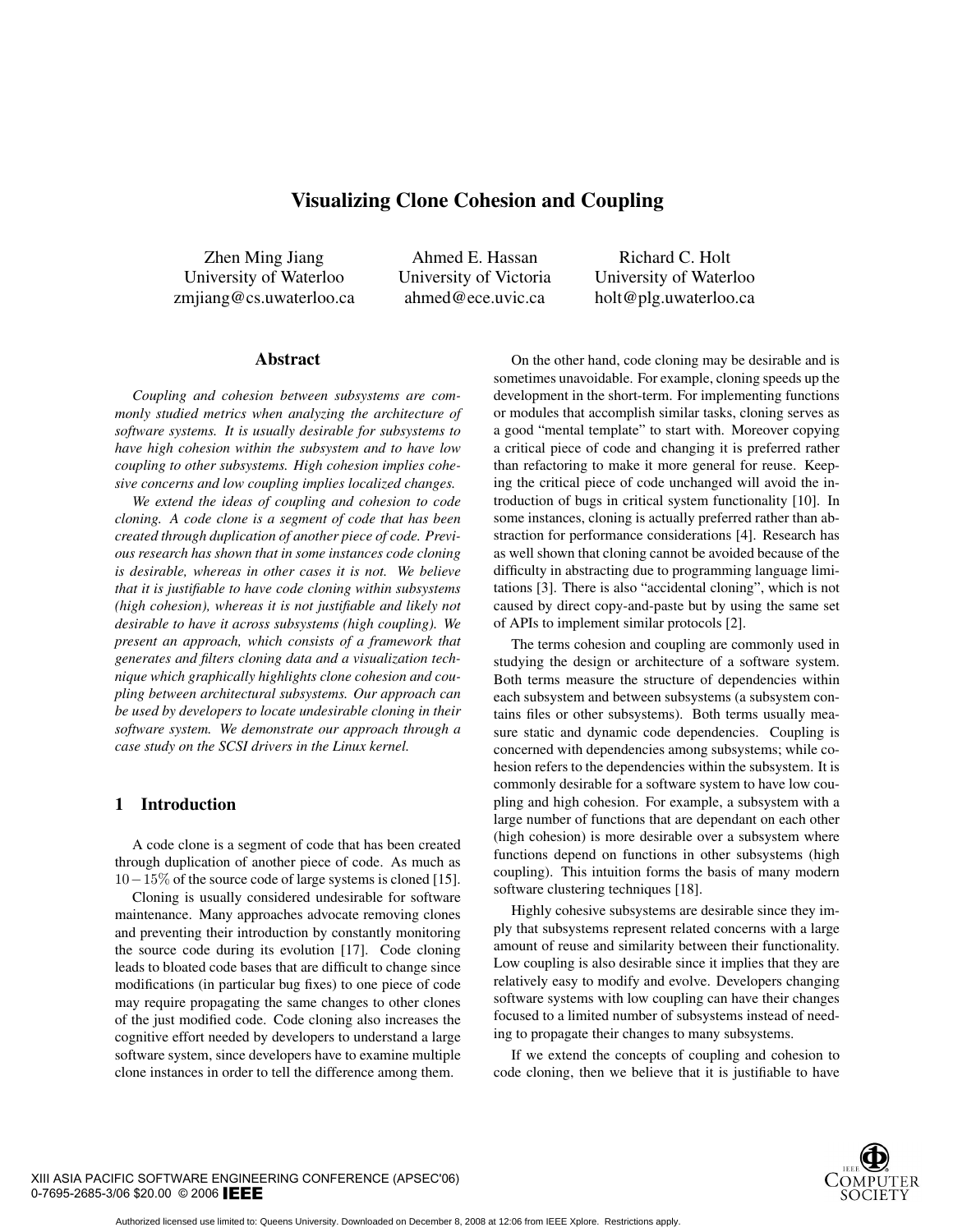|                                              | linux-2.6.16.13 drivers net ne2.c: 285 - 295              |        | linux-2.6.16.13\drivers\net\lne390.c: 152 - 162         |        | linux-2.6.16.13\drivers\net\lance.c: 437 - 447            |
|----------------------------------------------|-----------------------------------------------------------|--------|---------------------------------------------------------|--------|-----------------------------------------------------------|
| #ifndef MODULE                               |                                                           |        | #ifndef MODULE                                          |        | #ifndef MODULE                                            |
| struct net device * init ne2 probe(int unit) |                                                           |        | struct net device * init lne390 probe(int unit)         |        | struct net device * init lance probe(int unit)            |
|                                              | struct net device *dev = $alloc$ ei netdev();<br>int err; |        | struct net device *dev = alloc ei netdev();<br>int err: |        | struct net device *dev = $alloc$ etherdev(0);<br>int err: |
|                                              | if (!dev)                                                 |        | if (!dev)                                               |        | if (!dev)                                                 |
|                                              | return ERR PTR(-ENOMEM):                                  |        | return ERR PTR(-ENOMEM):                                |        | return ERR PTR(-ENODEV):                                  |
|                                              | sprintf(dev->name, "eth%d", unit);                        |        | sprintf(dev->name, "eth%d", unit);                      |        | sprintf(dev->name, "eth%d", unit);                        |
|                                              | netdev boot setup check(dev);                             |        | netdev boot setup check(dev);                           |        | netdev boot setup check(dev);                             |
|                                              | $err = do$ ne2 probe(dev):                                |        | $err = do$ lne390 probe(dev):                           |        | $err = do$ lance probe(dev);                              |
|                                              | if (err)                                                  |        | if (err)                                                |        | if (err)                                                  |
|                                              | goto out:                                                 |        | goto out:                                               |        | goto out:                                                 |
|                                              | return dev;                                               |        | return dev;                                             |        | return dev;                                               |
| out:                                         |                                                           | out    |                                                         | out    |                                                           |
|                                              | free netdev(dev);                                         |        | free netdev(dev);                                       |        | free netdev(dev):                                         |
|                                              | return ERR PTR(err);                                      |        | return ERR PTR(err):                                    |        | return ERR PTR(err);                                      |
|                                              |                                                           |        |                                                         |        |                                                           |
| #endif                                       |                                                           | #endif |                                                         | #endif |                                                           |
|                                              | (A)                                                       |        | (B)                                                     |        | (C)                                                       |

**Figure 1. Clone example from Linux.**

some cloning within a subsystem (clone cohesion); whereas it is not desirable to have cloning across subsystems (clone coupling). Cloning within a subsystem is justifiable since it is likely due to the similarity between functions and files within a subsystem. Large amount of cloning across subsystems is not justifiable since it is expected that subsystems represent different concerns that are not similar and therefore should not share a large amount of code cloning. This intuition is the same as coupling for code dependencies, where it is not desirable to have coupling between different subsystems. In summary, low code coupling and high code cohesion are desirable, and low clone coupling and high clone cohesion are justifiable.

We use the term justifiable for clone coupling and cohesion since as we mentioned earlier that may be good reasons to clone code and there are no definitive research results that rule out the shortcomings or advocate the benefits of clones [16]. Determining whether a clone is desired or not should be done on a project by project basis by system experts. In this paper, we present an approach to assist system experts to study cloning in their software system. The approach presents a visualization that a system expert use to gain an overview of the amount of clone cohesion and coupling in their software system. Using the same visualization, the system expert can investigate specific code clones to determine if they are justifiable or not. If they are not justifiable, then the system expert can schedule their removal as part of future code refactoring activities. The visualization as well permits the system expert to perform "Whatif" analysis to determine the impact of removing particular clones and to determine the amount of effort needed to remove clones between subsystems in large software systems.

# **1.1 Paper Organization**

The paper is organized as follows. Section 2 gives an example of code cloning, discusses related work, and highlights limitations of current code cloning visualization work. Section 3 presents our clone extraction framework and discusses the used data schema in our framework. We as well present our visualizations and showcase their main benefits and features. Section 4 demonstrates our visualizations using a case study from the Linux Kernel (in particular its SCSI drivers). Section 5 concludes our paper and outlines future work.

### **2 Code Cloning**

Code clones are identical or near identical fragments of source code. A clone is a segment of code that has been created through duplication of another piece of code. Clones share similar code structures. However, since the size and the degree of similarities among code segments vary, code cloning is a fairly objective concept. It depends on the context whether it is a code clone or not. Figure 1 shows an example of code cloning from the Linux Kernel. The source code is taken from the code responsible for supporting the different network cards in the Linux Kernel version 2*.*6*.*16*.*13. Areas highlighted in grey are clones. Areas highlighted in red are clones variation points.

There are three general techniques to detect clones:

**Simple Text Comparison:**Simple text comparison techniques try to locate exact matches of code segments. The *Exact Match Clone Detection* algorithm described in [9] is an example of such a technique. The algorithm normalizes the code by removing comments and suppressing white spaces. It then finds all matched lines for each line. The algorithm uses a pattern matching algorithm to generate a list of maximal number of consecutive lines of cloned code for each code segment. Finally, cloning results are generated by filtering out smaller code segments. For the example shown in Figure 1, a simple text comparison technique would not recognize the variation points (in red). Instead of identifying a single large clone code segment, the algorithm would identify several smaller code segments as clones.

**Lexical Analysis:**Lexical analysis techniques tokenize the code, concatenate tokens into token sequences. Then they create abstract token strings to mark identifers and code constructs. The abstract token strings are used to locate maximal substring matches. An example of a tool that uses such a technique is the CCFinder tool [14]. The example shown in Figure 1 was identified by CCFinder.

**AST Analysis:**Abstract Syntax Tree (AST) Analysis techniques parse the code and create an abstract syntax tree. The techniques then compare AST subtrees. Clones are detected if two subtrees are identical to each other. An example of such a technique is presented in [4]. The example shown in Figure 1 would be identified by such techinques.

When reporting clones, clone detection tools use two terms: clone pairs and clone classes. A clone pair is a pair of code segments which are identical or similar to each other. A clone pair is both commutative and transitive. Commutative property means that "A clones B" implies "B

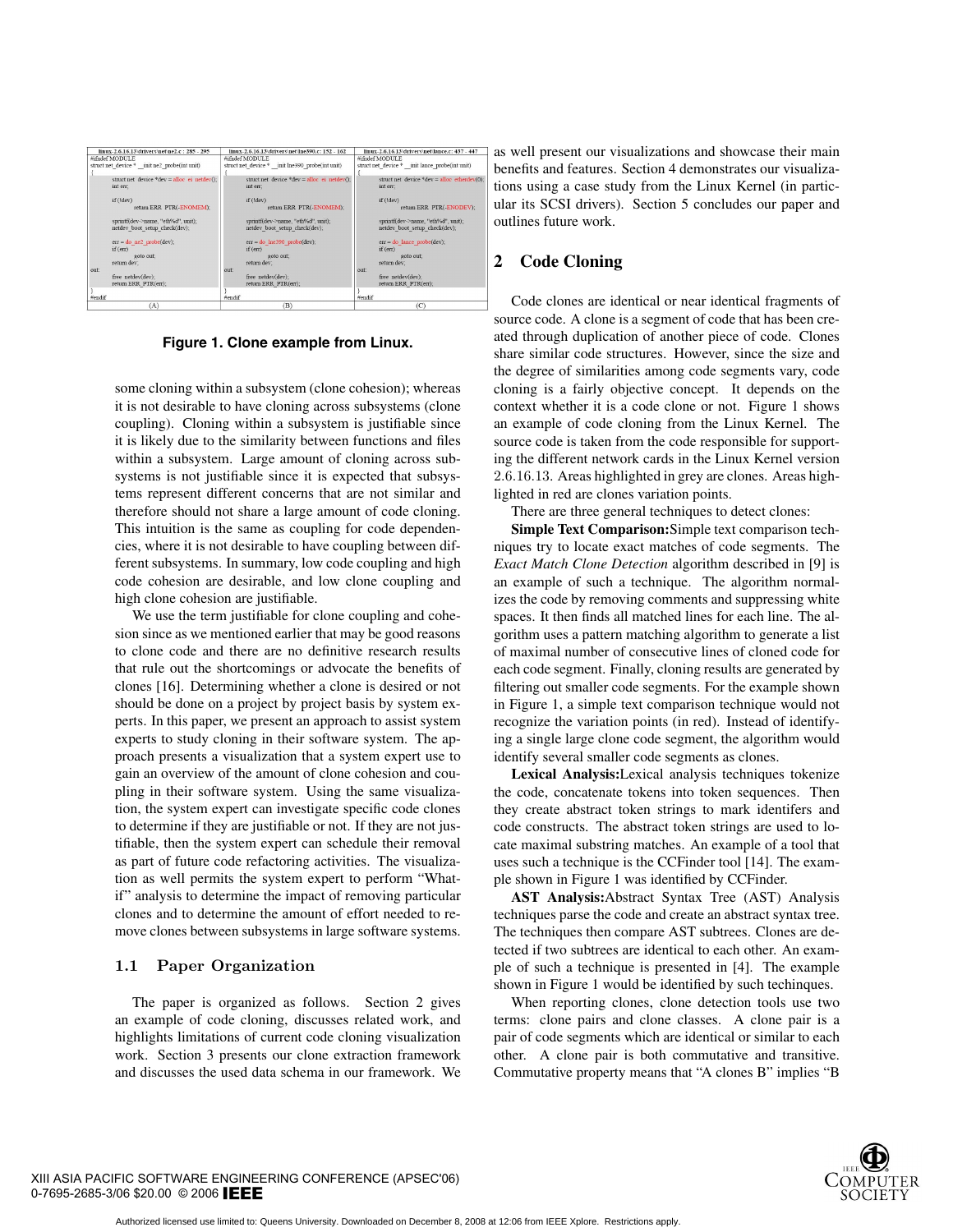clones A". Transitive property shows that if we have clone pairs  $\langle A, B \rangle$  and  $\langle B, C \rangle$ , then we have clone pair  $\langle A, C \rangle$ . A clone class is the maximum set of code segments in which any two of the code segments forms a clone pair. In this example,  $\langle A, B, C \rangle$  are part of the same clone class.

Referring back to Figure 1, we can see that the probe methods from three different files are almost identical to each other. Right below the source code from left to right, we have marked the source code as A, B, and C, respectively. In this example, a clone detection tool would report 3 clone pairs:  $\langle A, B \rangle$ ,  $\langle A, C \rangle$  and  $\langle B, C \rangle$ , and one clone class, which consists of code segments *< A, B, C >*.

#### **2.1 Related Work on Visualizing Clones**

| Name                       | <b>Source Entity</b> | <b>Clone Relation</b> |
|----------------------------|----------------------|-----------------------|
| Scatter Plot [11, 19, 21]  | Code Segments        | Clone Pair            |
| Metric Graph [21]          | Code Segments        | Clone Class           |
| File Similarity Graph [21] | File                 |                       |
| Hass Diagram [12]          | File                 | Clone Class           |
| Hyper-linked Web [13]      | File                 | Clone Class           |
| Link Editing [20]          | Code Segment         | Clone Class           |
| Dependency Graphs [15]     | Subsystem            | Clone Pair            |
| Duplication Web [19]       | File                 | Clone Pair            |
| Duplication Aggregation    | Subsystem            | Clone Class           |
| Tree Map [19]              |                      |                       |
| System Model View [19]     | File, Subsystem      | Clone Pair            |
| Clone Class Family Enu-    | File                 | Clone Class           |
| meration [19]              |                      |                       |
| <b>Our Approach</b>        | Subsystem            | Super Clone           |

**Table 1. Summary of Clone Visualization**

For large software systems, clone detection tools usually report a large number (thousands) of clone pairs and clone classes. In order to help software maintainers in examining the output of clone detection tools, several clone visualization approaches have be proposed in literature. We break down previous research along two dimensions:

- 1. **Visualized Source Entities**: Are clones shown at the code segment level, lifted to the file level, or lifted to the subsystem level? Higher abstractions (such as subsystems) permit the study of large software systems since they reduce the amount of clutter shown in the generated visualization.
- 2. **Visualized Clone Relations:** Are clones shown as clone pairs, grouped as clone classes, or grouped as super clones? By grouping clones between common files or subsystems, then practitioners can easily recognize troublesome (large amounts of) cloning between two source entities instead of being overwhelmed by many smaller clone pairs.

Table 1 summarizes current clone visualization research along these two aforementioned dimensions. The table as

well compares our presented visualizations to prior work. Our visualizations show clones at the subsystem level, this permits us to scale to handle large software systems. In contrast to previous work, we visualize clones at the clone class or super clone instead of visualizing clones at the clone pair level. We believe that visualizing clones at the clone pair level would increase the complexity of the visualization.



**Figure 2. Comparing Both Approaches.**

Figure 2 compares two different approaches (visualizing files using clone pairs and clone classes). The square nodes are files, whereas the circle nodes are clone classes Edges indicating cloning relationship. Both views display the same data. The left-hand-side view groups clones into clone classes, whereas the right-hand-side view shows clone pairs. The right-hand-side view contains a large number of cross-cutting edges than the left-hand-side view. These edges make the visualization much harder to view in particular for large software systems. Moreover, the use of clone pairs in the visualization causes the loss of other relevant information. For example, it is not clear that the cloning relationship *AB*<sub>-1</sub> is only between files A and B (clone class 2) or if it is among files A, B, C and D (clone class 1). Both these problems are exaggerated for large software systems.

To further reduce the clutter for large software systems, we propose the creation of super clones which aggregate multiple clone classes between the same source entities into one large super clone. These super clones help highlight and summarize to developers the magnitude of cloning between two source code entities.

# **3 Our Approach**

The main motivation for our visualization is to assist practitioners in coping with the large amount of results displayed by clone detection tools. The main purpose of the generated visualization is to highlight to developers cloning within each subsystem and across subsystems. Developers can then easily investigate whether the cloning is justifiable or not. For example, if a developer examining our visualization notices that there is a large amount of cloning between the memory manager and the network drivers in Linux, then they may be alarmed since there is no clear justifiable reason for such cloning to occur. On the other hand if our visu-

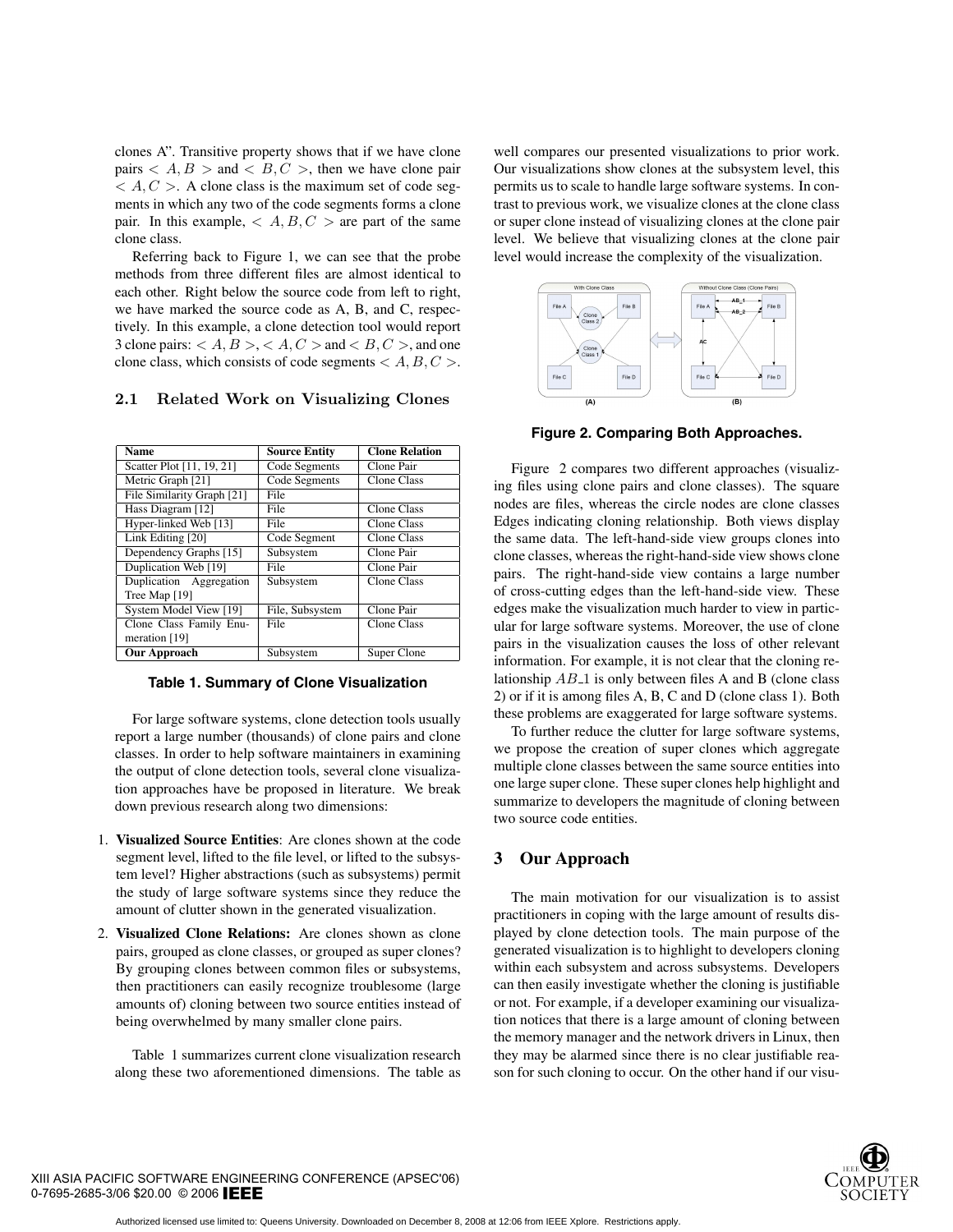alization highlighted that two similar driver families using the same hardware chipset have a large amount of common code then the developer may consider such cloning justifiable. The developer may later consult other senior developers if such cloning is desirable. In short, our produced visualization simply highlights what we consider to be troublesome clones and we permit developers to study them closely instead of displaying all clones between all code segments in large software systems. We now detail the main two components of our approach: a clone recovery framework and a clone visualization.



**Figure 4. Schemas Used in Our Framework.**

# **3.1 Clone Recovery Framework**



**Figure 3. Our Clone Extraction Framework**

In order to visualize clones we must first recover them by running a clone detection tool. The results of the clone detection tool is then post-processed in order to remove incorrect cloning relations. We produce our visualizations using the filtered information and domain knowledge (gathered by a system expert or through reading system documentation).

Figure 3 gives an overview of our framework. In order to communicate between the different tools and steps in our framework we used a set of data schemas. Each step in our framework expects data in the appropriate schema. The schemas are shown in Figure 4. The The schemas are shown in Figure 4. The schemas are at varying level of detail: Clone-Class-Code-Segment Level, Clone-Class-Subsystem Level, and Super-Clone-Subsystem Level. The steps in our framework lift the cloning data from **Clone-Class-Code-Segment Level schema**, to **Clone-Class-Subsystem Level schema**; and then merge clone classes to get **Super-Clone-Subsystem Level** cloning relation. We present below the different steps in our framework

#### **3.1.1 Clone Detection**

To generate cloning data, we use the CCFinder tool [14] which is reported to have a high recall rate compared to other tools [6].

In order to reduce the reporting of rather small trivial clones, CCFinder must be configured with a minimum clone size. We chose 30 tokens as the minimum clone size, since previous studies [16, 15] show that the output of CCFinder is of reasonable accuracy at this token level. We also turn off the option to locate clones within the same file, since we are more interested in detecting similarities across source code files and subsystems at the architecture level. Different options can be configured and other clone detection tools by users of our framework if needed. The use of schemas to communicate between the different steps in our framework reduces our dependance on the data format of the different tools, since the output of a tool is converted to our schema and the rest of the steps can easily use the data.

#### **3.1.2 Non-Functional Clone Filtering**

Through a manual analysis of the CCFinder output, we noticed that CCFinder occasionally produces incorrect cloning relations. For example, it treats blocks of code that contain variable declarations and function prototypes as clones. For example, the following function prototype declarations taken from *linux <sup>−</sup>* <sup>2</sup>*.*6*.*16*.*13*/drivers/scsi/aha*152*x.c* and *linux <sup>−</sup>* <sup>2</sup>*.*6*.*16*.*13*/drivers/scsi/esp.c* are considered as clones by CCFinder:

|  | $\lim_{x \to 2}$ .6.16.13/drivers/scsi/aha152x.c.                                                     |
|--|-------------------------------------------------------------------------------------------------------|
|  | static void datai_init(struct Scsi_Host *shpnt);<br>static void datai_run(struct Scsi_Host *shpnt);   |
|  | static void datai_end(struct Scsi_Host *shpnt);                                                       |
|  | static void datao-init (struct Scsi-Host *shpnt);<br>static void datao-run (struct Scsi-Host *shpnt); |

linux −2.6.16.13/ dri vers / scsi / esp . c:

```
static int esp_do_phase_determine ( struct esp ∗esp);<br>static int esp_do_data_finale ( struct esp ∗esp);
static int esp_do_data_finale(struct esp ∗esp);<br>static int esp_select_complete(struct esp ∗esp);
static int esp_do_status(struct esp ∗esp);<br>static int esp_do_msgin(struct esp ∗esp);
```
We filter out all these non-functional clones in order to reduce the clutter in our visualization and improve the accuracy of our reported results. The filtering is done using a Perl script. The script invokes a source code tagging tool, called ctags [8] then parses the file to determine the beginning and ending line of all defined code entities such

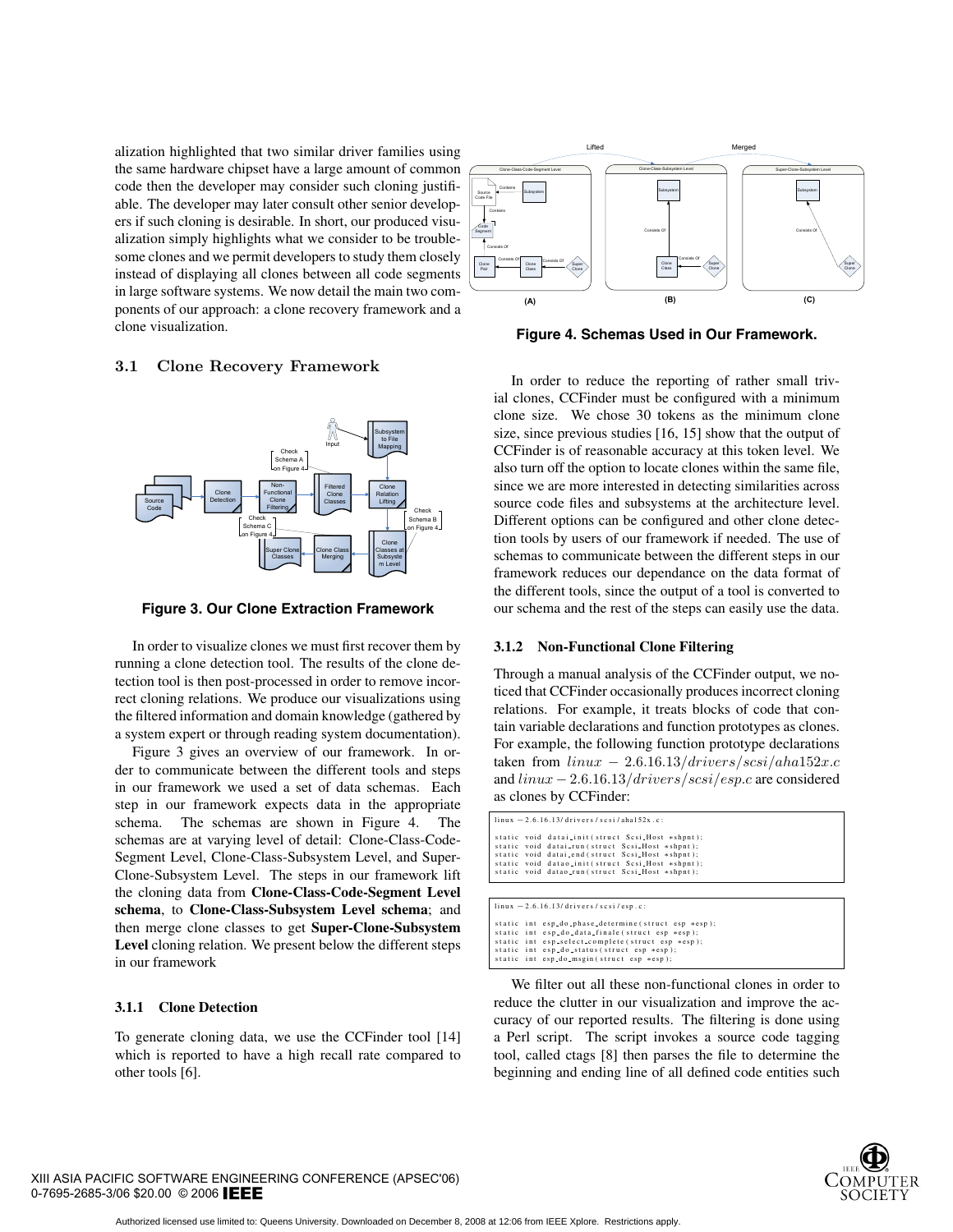as functions, variables, macros, and prototypes. The script then filters out all identified CCFinder clone pairs which reside outside a function boundary.

The sub-diagram  $(A)$  in Figure 4 shows the Clone-Class-Code-Segment Level schema after the clone detection and filtering steps. The data contains four types of entities: source code segments, files, clone pairs and clone classes. A file contains one or more source code segments; each clone pair consists of two code segments; and each clone classes consists of at least one clone pair.

# **3.1.3 Clone Relation Lifting**

At this stage, each clone class contains cloning relations among code segments from different files. We need two lifting operations here. First, we lift information to the file level (i.e. we lift our cloning data from Clone-Class-Code-Segment level to Clone-Class-File level). For example, if clone class *<sup>A</sup>* contains lines <sup>110</sup> *<sup>−</sup>* <sup>130</sup> in *f ile*1*.c*, lines <sup>210</sup> *<sup>−</sup>* <sup>230</sup> in *f ile*2*.c* and lines <sup>10</sup> *<sup>−</sup>* <sup>30</sup> in *f ile*3*.c*, then the lifting will results in clone class *A* containing 20 lines of cloned code, which reside over files *f ile*1*.c*, *f ile*2*.c*, and *f ile*3*.c*.

Since we plan to visualize relations between subsystems, we need to lift our cloning data to the Super-Clone-Subsystem level. Several clone classes might cross cut the same subsystems or some of them might only contain clones within the same subsystem.

To perform the lifting a file-subsystem mapping is needed. Ideally, such a mapping would be provided by a system expert. However, if we don't have an expert, as suggested in [5], we have to either consult the documentation and group files based on directory structure, naming conventions or manually examine the source code. Continuing the above example, if *f ile*1*.c* is in subsystem *S*1, *f ile*2*.c* in subsystem *S*2, and *f ile*3*.c* in subsystem *S*3; then the lifting result will be clone class *A* which contains 20 duplicated lines and consists of subsystems *S*1, *S*2 and *S*3.

The sub-diagram (*B*) in Figure 4 shows the Clone-Class-Subsystem Level schema after the lifting step. The data at this level contains two types of entities: clone classes and subsystems. Each clone classes consists of at least one subsystem.

### **3.1.4 Clone Classes Merging**

In this final step, we aggregate the clone classes which cross cut the same subsystem(s) to simplify the cloning relationship. For example, clone classes 128 and 233 both cross cut subsystem *S*1, *S*2 and *S*3. Therefore, we merge these two clone classes into one super clone node. Super clone nodes are named after the names of the subsystems which they cross-cut. If they cross multiple subsystems, then each subsystem is separated by a "#" sign. In the above example, the super clone is named as *S*1#*S*2#*S*3 to indicate that they all cross cut subsystems *S*1, *S*2 and *S*3. We found that this naming convention helps easily identify the degree of cloning in a super clone in our visualization instead of having users follow a large number of edges.

The diagram  $(C)$  in Figure 4 shows the Super-Clone-Subsystem schema. We have two types of entities here: Super Clone Classes and subsystems: each Super Clone Class consists of one or more subsystems.

### **3.2 Clone Visualization**

The main goal of our visualization is to highlight cloning within each subsystem (cohesion) and across subsystems (coupling). To help direct practitioners to the most troublesome spots, we define "cloning hotspots" that are brightly colored large nodes which grab the attention of the viewer.

A secondary goal of our visualization is to show how different subsystems are interrelated according to cloning. Our cloning visualization shows close together subsystems that have a large amount of common code due to cloning, and shows far apart subsystems that have little cloning between each other.

| <b>Node Name</b>  | Width                 | Height                    |
|-------------------|-----------------------|---------------------------|
| Subsystem         | Number of<br>Lines    | Number of Clone Classes   |
| (box)             | Cloned Within the     | Involved Within the Sub-  |
|                   | Subsystems            | systems                   |
| Super Clone       | Number of<br>Lines    | Number of Clone Classes   |
| (diamond)         | Cloned With Its Asso- | Involved With Its Associ- |
| ciated Subsystems |                       | ated Subsystems           |

#### **Table 2. Dimensions of Nodes**

Our visualization consists of a graph with nodes and edges. There are two types of nodes in our graphs: rectangle nodes (subsystems) and diamond nodes (super clones). An edge between a rectangle and a diamond represents a cloning relationship.

We now explain the semantics of our visualization by showing how we satisfy our aforementioned goals.

### **3.3 Goal 1: Cohesion, Coupling and Hot Spots**

To highlight cohesion and coupling, we define the dimensions of the nodes representing them according to Table 2. Using these dimensions then large boxes imply that there is a large amount of cloning within a subsystem (high cohesion) and large diamonds indicate that there is a large amount of cloning across subsystems (high coupling).

In addition to varying the sizes of the nodes to highlight the amount of cloning, we vary the color of the nodes. In particular, we vary the color of the diamond nodes since we

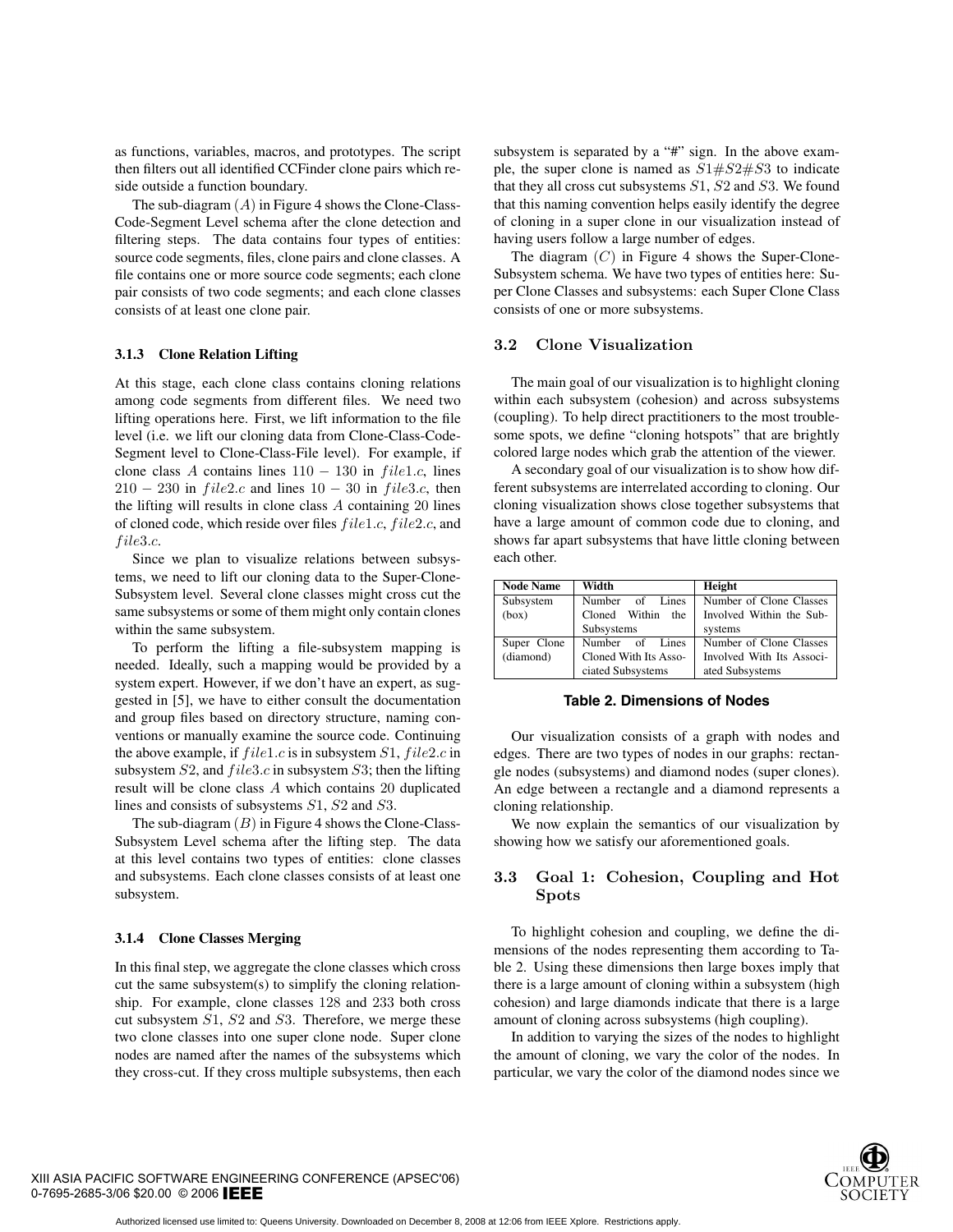

**Figure 5. Heat Coloring.**

believe that cross subsystem coupling (i.e. high coupling) is troublesome and should be investigated. We consider large diamonds as "cloning hotspots". We "heat color" super clones using a quartile based coloring technique. The color of a diamond is based on the total number of lines cloned across subsystems in that super clone node. We choose the total lines of cloned code rather than the total number of cross family clones since we feel that total lines of cloned code is a better indicator of how much effort will be required to examine and refactor a particular super clone node. The "Heat Coloring" works by calculating the median and the quartiles (the lower quartile is the 25th percentile and the upper quartile is the 75th percentile), the value range of the studied metric is divided into four quarters, which are associated with four different colors respectively. In our case studies, we have chosen red, yellow, light-green, and lightgrey as shown in Figure 5.

### **3.4 Goal 2: Overall System Cloning View**

In order to demonstrate the interrelations between different subsystems according to cloning, we apply a forcebased graph layout in our visualization to arrange the relative position of subsystems. Weights have been added to the edges to represent the number of cloned lines from the subsystems to the super clone nodes. Subsystems which have more duplications with each other will be placed closer to the super clone classes; conversely, subsystems which have less cross-family cloning will be pushed further away from the super clone nodes. Overall, subsystems which have a large amount of code cloning with other subsystems will be placed closer to these subsystems than other subsystems.



**Figure 6. An Example of Our Visualization.**

### **3.5 A Simple Visualization Example**

Figure 6 shows an example visualized using our technique. It consists of three subsystems: *A*, *B*, and *C*; and four super clone nodes: *A*#*B*#*C*, *A*#*B*, *B*#*C*, and  $A \# C$ . As indicated by the color:  $A \# C$  has the biggest cross-family cloning, subsystems *A* and *C* are pulled towards that super clone. The second largest super clone node is  $A \# B$ , followed by  $A \# B \# C$ , and finally  $B \# C$ . Since *B*#*C* is the smallest clones, subsystems *B* and *C* are pushed away from that super clone node. Subsystem *A* is taller and wider, since it contains more internal cloning than other subsystems. All super clone nodes are colored using the heat based coloring techniques.

# **4 Case Study**

To demonstrate our framework, we present a study of cloning in the code responsible for *SCSI* drivers in the Linux kernel. *SCSI* stands for "Small Computer System Interface". We believe studying *SCSI* drivers is a good case study to demonstrate clone cohesion and coupling.

Device drivers are programs for interacting with hardware devices. Studies show that writing device drivers is error-prone and is considered as a major source of errors in operating systems [7]. Around 30% of the source code files in the Linux Kernel are devoted for implementing various device drivers. Due to the similarity between hardware devices in the same family (i.e. from the same vendor or that use the same hardware chipset), developers are more likely to clone code between drivers in the same family in order to speed up development and reduce the likelihood of errors. Therefore, we believe that it is justifiable and probably desirable to have cloning within a driver family. However, it is not justifiable nor desirable to have cloning across different driver families; since such cloning might negatively affect the evolution of Linux. Developers have to be aware of such cross family cloning and may need to propagate changes across driver families. Such change propagation are likely to introduce errors over time as developer forget such unexpected dependencies.

### **4.1 Results of Our Clone Extraction Framework**

All code in the SCSI related directories in Linux consists of 858*,* 727 tokens, 476*,* 612 lines, and 381 files. CCFinder (with 30 tokens as the minimum clone size) reported that this code has 54*,* 195 clone pairs and 2*,* 034 clone classes. After filtering the non-function clones, we have 305 clone classes left. We have 119 clone classes which cross cut two or more subsystems. We have obtained 33 super clone

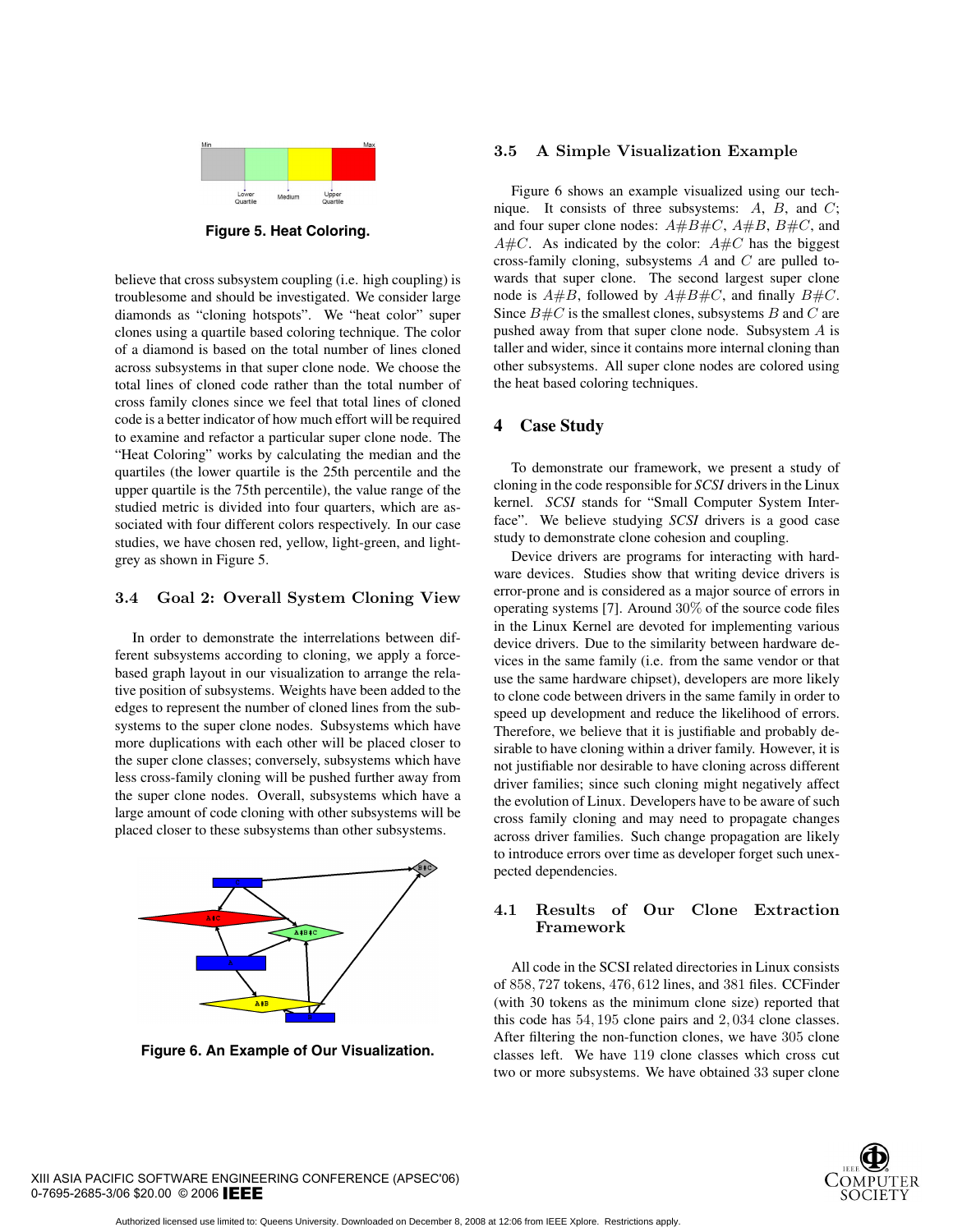nodes after the merging process, about 67% of them cross cut two or three subsystems.

### **4.2 Subsystem Mapping**

An important input needed for our framework is the subsystem mapping. Ideally, a system expert would provide such a mapping. Since we did not have access to a system expert, we created a subsystem mapping by reading documentation, analyzing source code and examining files. The subsystem mapping groups files belonging to the same driver family (similar vendor or similar driver chip) in the same subsystem. We explain below how we created our mapping.

There are 425 files that are in the directories that implement the SCSI drivers in the Linux Kernel version 2*.*6*.*16*.*13. Nevertheless, many of these files do not implement drivers instead they are testing or libraries files. For our study we decided to only focus on files that implement specific SCSI drivers. To uncover such files, we started by parsing the Makefiles responsible for building the SCSI drivers in the Linux Kernel. We show below an excerpt of a Makefile for SCSI.

```
obj−$ (CONFIG SCSI SATA PROMISE) += libata .o sata promise .o<br>obj−$ (CONFIG SCSI SATA QSTOR) += libata .o sata qstor .o<br>obj−$ (CONFIG SCSI SATA SIL) += libata .o sata sil .o
 obj−$ (CONFIG SCSI SATA QSTOR) += libata .o sata_qstor .o<br>obj−$ (CONFIG SCSI SATA SIL) += libata .o sata_sil .o
obj−$ (CONFIG SCSI SATA SIL24 ) += libata .o sata sil24 .o
 ...
obj−$ (CONFIG SCSI IN2000 ) += in2000 . o
```
In the above example, *libata.o* corresponds to a library; and files like *sata promise.o* and *sata sil.o* refer to driver files *sata promise.c* and *sata sil.c*, respectively. In addition, *sata promise.c* and *sata sil.c* are part of the same family (i.e subsystem). In order to automate the subsystem mapping process, we followed these steps:

- Object files (e.g. *libata.o*) which appear multiple times are considered as library files and are not considered as driver files. For our analysis all files related to such a library file are considered to be in the same family (i.e. subsystem).
- Object files (e.g *sata promise.o* and *sata sil.o*) which appear once in a Makefile are considered as driver files.
- If an object file (e.g *sata promise.c*) appears on the same line as a library file (e.g. *libata.o*), then the object file is considered as part of the subsystem called *libata*.
- If an object file (e.g. *in*2000*.o*) appears alone on line without a library file, then we have to manually examine the file's comment and reading additional system documentation to determine if it is a driver or not and which subsystem it should be mapped to. For example, when we manually examine the *in*2000*.c* we find that it is a device driver for the Always IN2000 ISA SCSI card. In grouping such files (ie. files with no libraries), we had two options either to group them according to the vendor or according to their chipset. Each group criteria would result with a different

system decomposition, a system expert may decide one criteria over the other. For our study we decided to group such files by chipset in order to be consistent with the grouping created by the Makefile. The grouping obtained from the Makefile, in the previous steps, is based on the chipset.

This process has helped us identify 109 drivers and we created 17 driver subsystems (i.e. families). Our automatic Makefile clustering has helped us cluster 56 drivers. The remaining drivers are clustered manually.



**Figure 7. Annotated Screenshot of our Visualization for the SCSI drivers.**

# **4.3 Our Clone Visualization**

Figure 7 shows a screenshot of our clone visualization for the SCSI driver subsystems. The figure shows a zoomed out view of the visualization. On the right side of the figure we mark a few noteworthy nodes. The figure is generated using the aiSee tool [1] which permits us to freely navigate through the diagram. The forced-based graph layout permits us to see the degree of clone coupling between subsystems. For example, IOMEGA and FUTUREDOMAIN are more coupled together than ATA and NCR53C9x. In our study we focus on the hot spots (large red diamond nodes and large boxes). Our visualization indicates that there is a large amount of cloning within the ATA and IOMEGA subsystems (ie. both subsystems have high clone cohesion). We investigated as well two of the largest diamond nodes since they indicate high coupling between subsystems).

*ADAP T EC*#*IOMEGA* is one of the biggest super clone nodes (Number 5 in Figure 7). It contains 864 lines of cloned code and has 5 driver files across two subsystems (ADAPTEC and IOEMA). By manually examining